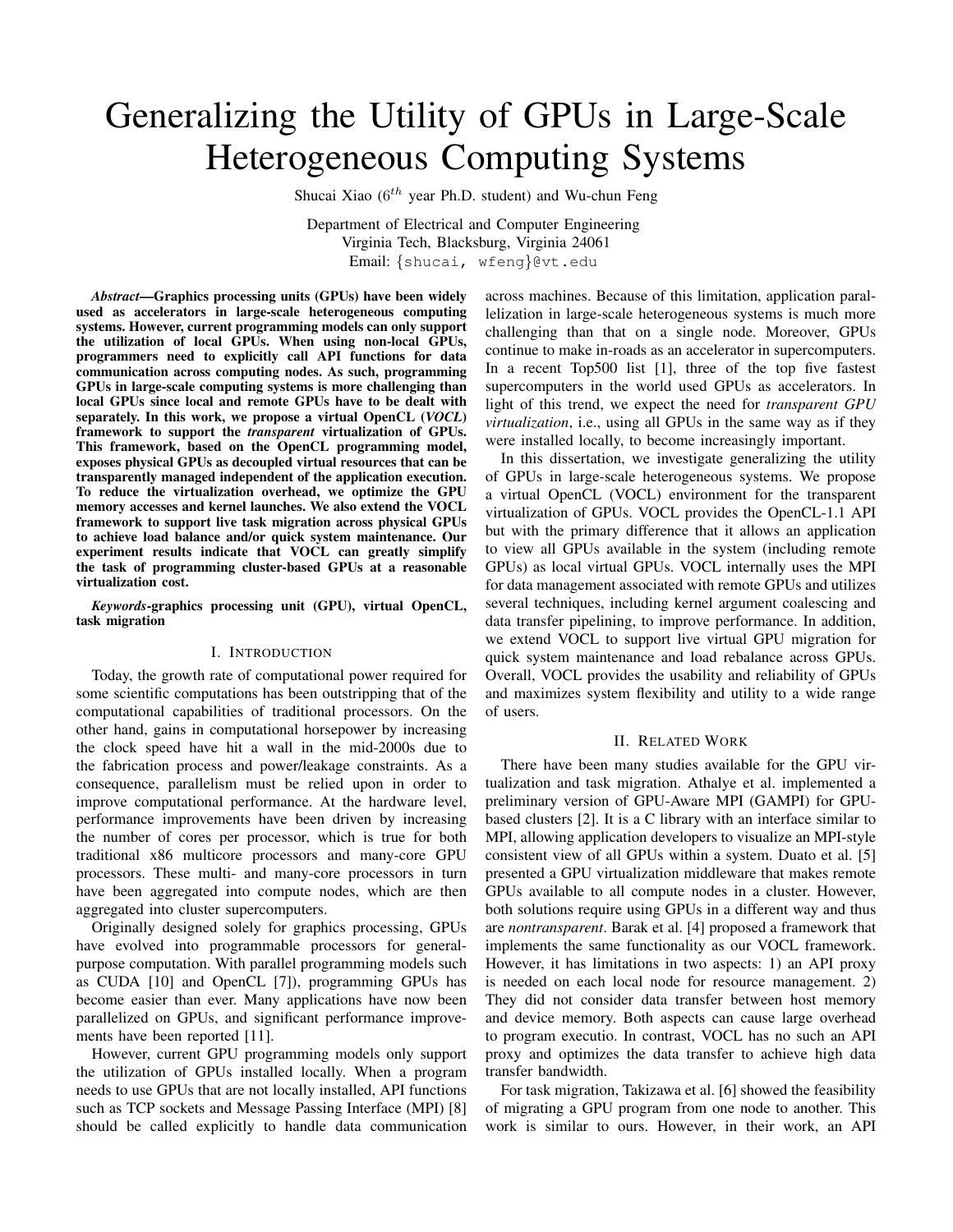proxy is first added to store the image file, which makes OpenCL function calls become a two-phase procedure even for local GPUs. Second, when migration is triggered, the process needs to be terminated and restarted; thus, it is not live migration. Third, the process image is stored on disk, which can put a heavy burden on the storage subsystem. In contrast, VOCL provides an approach for transparent, live task migration. In summary, our proposed VOCL framework provides a unique and interesting enhancement to the state-ofart in GPU virtualization.

# III. VIRTUAL OPENCL FRAMEWORK

VOCL is a re-implementation of the OpenCL programming model. It enables programmers to utilize both local and remote GPUs through GPU virtualization. For local GPUs, VOCL internally calls native OpenCL functions. When the target GPU is non-local, OpenCL function calls are forwarded to the machine where the physical GPU is located.

The VOCL framework consists of the VOCL library and a proxy created on each remote node as shown in Figure 1. The VOCL library exposes the OpenCL API to applications and is responsible for sending information about OpenCL calls to the VOCL proxy using MPI, and returning the proxy responses to the application. The proxy is responsible for handling messages from the VOCL library, executing the actual functionality on physical GPUs, and sending results back to the VOCL library.

To differentiate OpenCL handles on different machines, VOCL provides another level of abstraction. Specifically, VOCL translates each OpenCL handle created on a proxy to a *VOCL handle* with a unique value, even the OpenCL handles share the same value. Also, VOCL stores the data communication information within the VOCL object. In this way, VOCL is able to differentiate OpenCL handles with the same value and send them to the correct proxy. More details about the VOCL framework are described in our previous work [14].



Fig. 1. VOCL enables an application to utilize multiple, distributed GPUs.

# IV. VOCL OPTIMIZATION

Since VOCL internally calls native OpenCL functions for local GPUs, overhead caused by VOCL is mainly related to the utilization of remote GPUs. In this section, we explain our optimizations on reducing the overhead of using remote GPUs.

In a typical OpenCL program, functions for OpenCL object creation and release occupy a very small percentage of the total execution time. Overhead of these functions in the usage of remote GPUs is very small, too. As a result, VOCL optimizations are mainly for kernel execution related functions (e.g., GPU memory read/write, kernel argument setting), which can cause large overhead to program execution in some applications.

We propose the approach *kernel argument coalescing* to reduce the overhead of setting kernel arguments. The basic idea is to combine the message transfers for multiple clSetKernelArg() calls. Instead of sending one message for each call of clSetKernelArg(), we send kernel arguments to the remote node only once per kernel launch, irrespective of how many arguments the kernel has. Specifically, when clSetKernelArg() is called, VOCL library just caches the arguments locally at the VOCL library. Then in the kernel launch, the VOCL library sends the arguments to the proxy, which performs two steps on being notified of a kernel launch: (1) it receives the argument message and sets the individual kernel arguments, and (2) it launches the kernel.

When remote GPUs are used, data transfer between host memory and device memory includes two stages — between local host memory and remote host memory and between remote host memory and remote GPU memory. In a naïve implementation, these two stages are serialized, which can seriously restrict the data transfer bandwidth. In order to improve the bandwidth, we design a data pipelining mechanism. Specifically, we overlap the first stage transfer of one data chunk with the second stage of another. Also, we segment large data chunks into multiple data blocks, whose transfer can also be pipelined across each other. Figure 2 shows such a scenario for the GPU memory write. As we can see, data transfer of the two stages can be overlapped if multiple data blocks are transferred consecutively.

GPU memory read can be optimized in the same way.



Fig. 2. Nonblocking write to the GPU memory

#### V. VOCL EXTENSION

In this section, we present the extension of VOCL to support transparent, live task migration across physical GPUs [13]. Migration in VOCL is based on the *virtual GPU*, which represents the GPU resources utilized by an application on each physical GPU. Virtual GPUs exist in both the proxy and the VOCL library with a one-to-one mapping relationship. That is, for each virtual GPU in a proxy, there is a corresponding virtual GPU in the VOCL library. A virtual GPU in the proxy contains OpenCL resources and is referred to as *OpenCL VGPU*. Similarly, a virtual GPU in the VOCL library contains VOCL resources, which is referred to as *VOCL VGPU*;

Migration is achieved by transparently moving the OpenCL VGPU state between physical GPUs and remapping the VOCL-to-OpenCL VGPUs. When a migration is initiated, as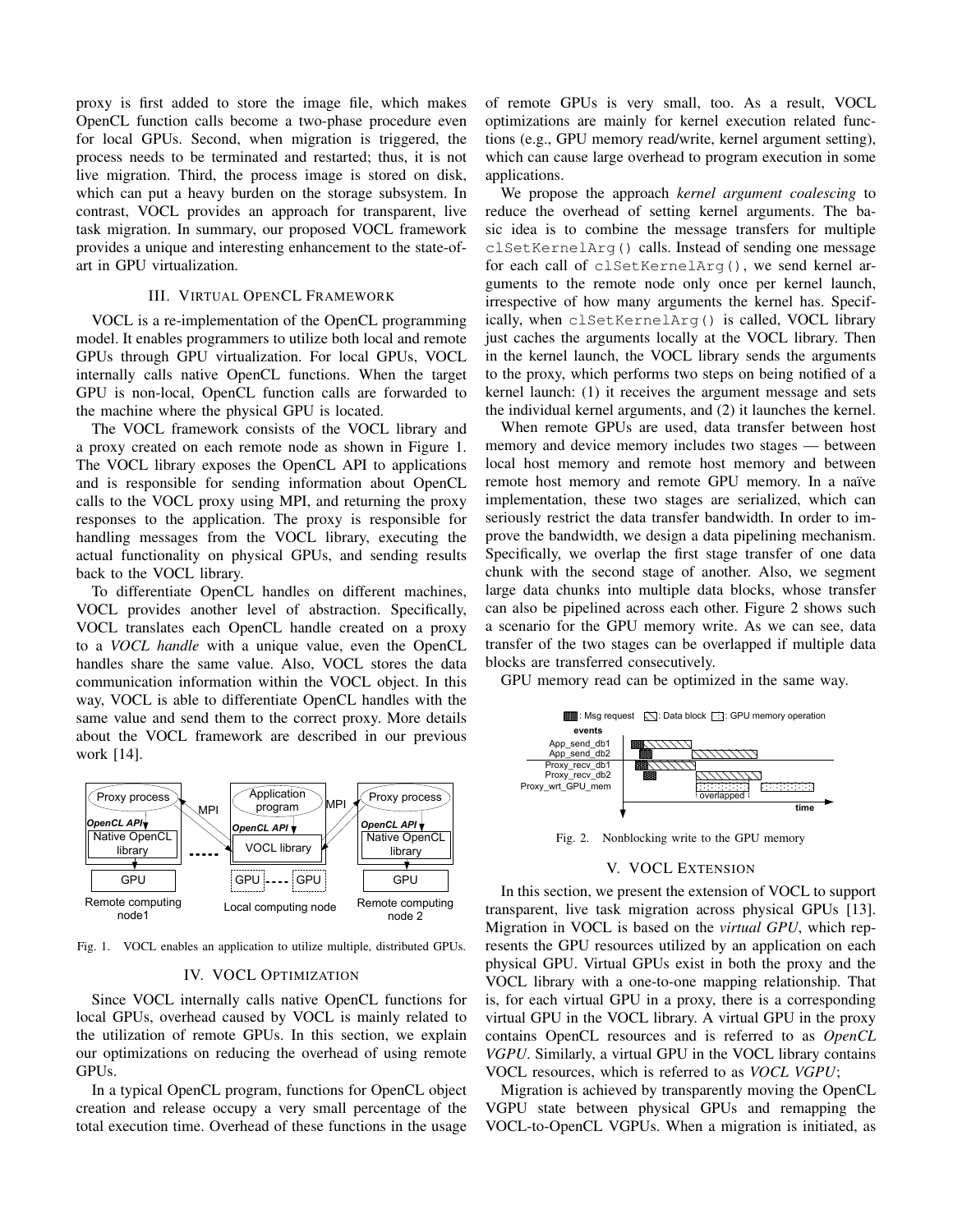shown in Figure 3, the OpenCL VGPU is migrated from the source proxy to the destination proxy. In the VOCL library, the corresponding VOCL VGPU must also be mapped from the source OpenCL VGPU to the destination OpenCL VGPU. As a result, GPU computation on the source physical GPU will be performed on the destination physical GPU after migration.



#### Fig. 3. Migration scenario

# VI. PRELIMINARY RESULTS

In this section, we evaluate the efficiency of the proposed VOCL framework via a few micro-benchmarks and application kernels. The evaluation includes four aspects: First, performance improvements corresponding to the optimization strategies; Second, overhead of program execution in the utilization of remote GPUs; Third, speedup achieved by using multiple virtual GPUs; Fourth, performance improvements brought by the task migration when load imbalance exists in the system.

We use computing nodes connected with QDR InfiniBand for our experiments. On each node, there are two Magny-cours AMD CPUs and two NVIDIA Tesla M2070 GPU cards. The nodes are installed with the Centos Linux operating system and the CUDA 3.2 toolkit. We use the MVAPICH2 [9] MPI implementation that can support the InfiniBand. Each of our experiments was conducted three times and the average is reported.

# *A. Performance Improvements from VOCL Optimizations*

In this section, we show the performance improvements brought by our optimization strategies in the VOCL.

Table I presents the kernel execution times of Smith-Waterman [12] for aligning a pair of 6K-letter sequences in three scenarios — native OpenCL on a local GPU and VOCL on a remote GPU with and without the kernel argument coalescing optimization. As we can see, without the optimization, clSetKernelArg() has very large overhead of 416.12 ms. The reason is that the function is called more than 86,000 times in the program execution (the kernel is called 12,228 times and 7 arguments are set per call.). With the optimization, time of clSetKernelArg() is reduced to 4.03 ms. Though a slightly higher overhead for the kernel execution (increase from 1344.01 ms to 1316.92 ms) is observed, which is due to the additional kernel argument message passed to the proxy within this call, the total kernel execution time decreases from 1737.37 ms to 1348.04 ms, or by 22.41%.

As to the data transfer pipelining, Figure 4 shows the data transfer bandwidth in different scenarios. As we can see, 1) the pipelining mechanism almost doubles the data transfer bandwidth compared to that without pipelining. 2) As the message size increases, the bandwidth increases for the native OpenCL as well as VOCL. With the pipelining optimization, VOCL-remote saturates at a bandwidth of around 20-25% lesser than that of native OpenCL. Overall, VOCL achieves about 80% of the bandwidth for GPU memory write in a native nonvirtualized environment. Similar results are observed for the GPU memory read.



#### *B. Evaluation with Application Kernels*

In this section, we evaluate the efficiency of the VOCL framework using four application kernels — matrix multiplication (MM), n-body (NB), matrix transpose (MT) and Smith-Waterman (SW). Figure 5 shows the performance and the overhead of the application kernels. As we can see, overhead is caused in the utilization of remote GPUs and depends on the computation and data movement properties of each application. For compute-intensive algorithms, the overhead of VOCL is very small; 2.65% for matrix multiplication and less than 1% for n-body. This is because their execution time is dominated by the kernel execution. For algorithms requiring more data movement between host memory and device memory, the overhead of VOCL is higher. For matrix transpose, it is about 21.48%, which is expected because it spends a large fraction of its execution time in data movement. For Smith-Waterman, the overhead is much higher and close to 160%. There are two reasons for that. First, the MPI used in the VOCL proxy has to be initialized to support multiple threads. It is well known in the MPI literature that multithreaded MPI implementations can cause significant overhead for the transfer of small messages [3]. Second, as explained in Section VI-A, Smith-Waterman relies on a large number of kernel launches, in which large amounts of small messages are transferred. As a result, its performance is seriously impacted.

# *C. Speedup by Using Multiple Virtual GPUs*

In this section, we show performance improvements by using multiple virtual GPUs based on VOCL. Figure 6 shows the total speedup achieved with 1, 2, 4, 8, 16, and 32 virtual GPUs utilized. With one and two GPUs, only local GPUs are used. In other cases, two of the GPUs are local, and the remaining are remote.

As shown in the figure, for compute-intensive algorithms, the speedup can be significant; for instance, with 32 GPUs, the overall speedup of n-body is about 31-fold compared to the single GPU case. For matrix multiplication, the speedup is 11.5-fold (some scalability is lost because of the serialization of the data transfer through a single network link). As to algorithms requiring more data movement, there is almost no performance improvement. In fact, the performance degrades in some cases. For the matrix transpose, the reason is that most of the program execution time is for data transfer between